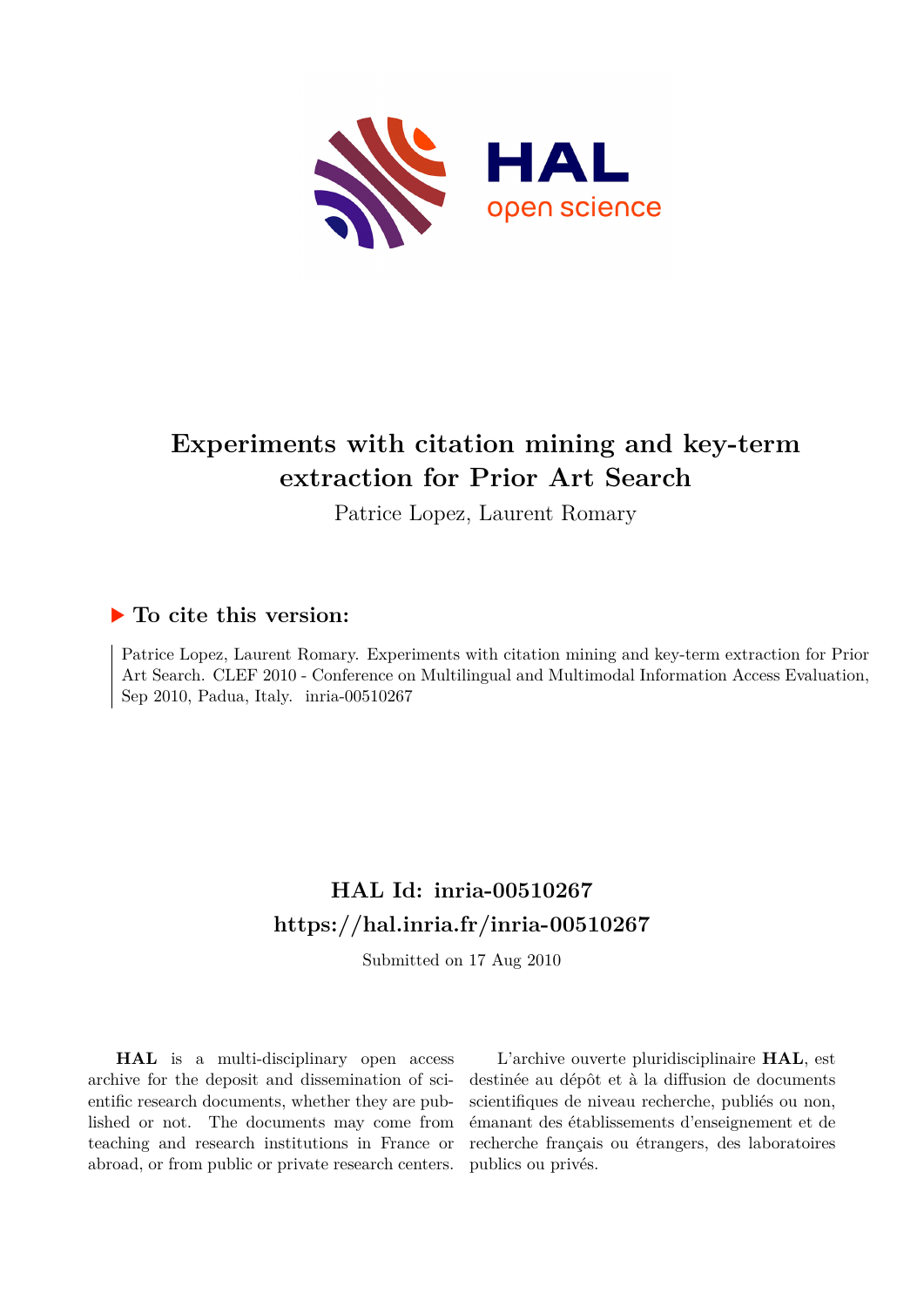# Experiments with citation mining and key-term extraction for Prior Art Search

Patrice Lopez and Laurent Romary

INRIA - Humboldt Universität zu Berlin - Institut für Deutsche Sprache und Linguistik patrice lopez@hotmail.com laurent.romary@inria.fr

#### Abstract

This technical note presents the system built for the IP track of CLEF 2010 based on PATATRAS (PATent and Article Tracking, Retrieval and AnalysiS), the modular search infrastructure initially realized for CLEF IP 2009. We largely reused the system of the previous CLEF IP but at a relatively smaller scale and with the improvement of three main components:

- A new citation mining tool based on Conditional Random Fields (CRF).
- A key-term extraction module developed for technical and scientific documents and adapted to patent document structures using a vast ranges of metrics, features and a bagged decision tree.
- An improvement of our multi-domain terminological database called GRISP.

We used the Okapi BM25 and the Indri retrieval models for the prior art task and a KNN model for the automatic classification task under the IPC subclasses. In both tasks, specific final re-ranking techniques were used, including multiple regression models based on SVM. Although the Prior Art task was more challenging and we used a more limited number of retrieval models, we maintained similar results as last year. We performed, however, miserably at the classification task, and we consider that an instance-based KNN algorithm is not competitive with standard classifiers based on preliminary large scale training.

#### Categories and Subject Descriptors

H.3 [Information Storage and Retrieval]: H.3.1 Content Analysis and Indexing; H.3.3 Information Search and Retrieval; H.3.4 Systems and Software; H.3.7 Digital Libraries; H.2.3 [Database Managment]: Languages—*Query Languages*

#### General Terms

Measurement, Performance, Experimentation

## Keywords

Patent, Prior Art Search, Citation mining, Key-term extraction, Regression models, Re-ranking, Automatic classification

## 1 From CLEF IP 2009 to CLEF IP 2010

Our main motivations for participating to CLEF IP are to advance in the comprehension of scientific and technical information and documents at large, to develop new solutions for managing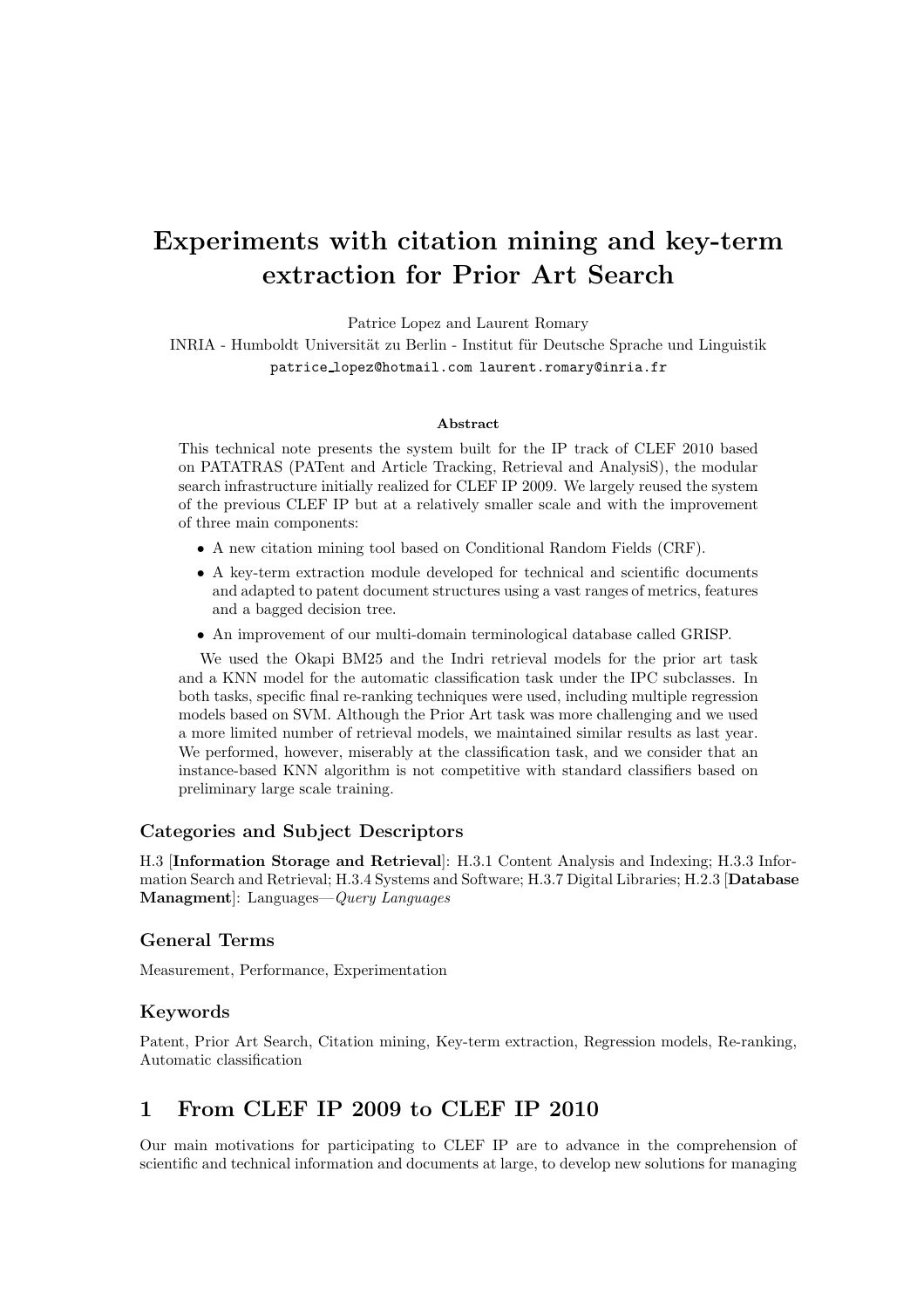the data deluge and the information overload in science, and to facilitate the exploitation and dissemination of patent information. CLEF IP is one of the rare evaluation event that permits to tackle these problems.

We focused our efforts this year on two main aspects: the quality of **citation mining** from the patent documents and the extraction of key-terms in order to capture human-understandable descriptions of the main concepts of a patent. In addition, we further extended and consolidated our multilingual terminological database (GRISP, General Research Insight in Scientific and technical Publications) by integrating more knowledge sources and by driving the merging of concepts from the different sources with machine learning techniques. Regarding the overall architecture, we reused the framework developed for CLEF IP 2009, called PATATRAS (PATent and Article Tracking, Retrieval and AccesS), with a more limited number of indexes. This presentation describes mainly the novel aspects of our work compared to the system of last year. For a detailed description of the system, the reader is invited to consult our technical note of CLEF IP 2009 [[Lopez and Romary, 2009](#page-11-0)].

In the following description, the collection refers to the data collection of approx. 2,6 millions documents corresponding to 1,3 million European Patents. This collection represents the prior art. The training set refers this year to the 200 documents of training topics provided with judgements (the relevant patents to be retrieved). The prior art (PA) patent topic refers to the 2000 patents for which the prior art search is done and the classification (CL) patent topics are the 2000 patents to classify.

### 1.1 Prior Art Searches

Following the first CLEF IP in 2009, the prior art task this year has been reviewed to coincide more closely with the actual prior art performed by patent examiners. The PA patent topics are normal unexamined applications (i.e. A1 or A2 publications) in only one language and without amendments of the description. The description of the granted patent publications often includes acknowledgement of the most important document of the prior art which has been identified during the search phase. The topic documents are thus more challenging than last year because they offer less multilingual information and less document citations.

A fully automated prior art search based on the existing search reports produced by the patent offices has inherent limitations in relation to patent families, to the influences of procedural aspects, the impact of limited search tools of the patent examiners, and the absence of non patent literature [[Lopez and Romary, 2009](#page-11-0)]. We could however note two issues that could be addressed for a future edition of the evaluation forum:

- The problem of missing patent application content for some PCT applications arriving to the European phase: The European Patent Office does not re-publish patent applications coming from the PCT phase, and thus it is more difficult to retrieve these documents than for a patent examiner who typically searches the full application documents from the WO patent publications.
- The designation of the expected documents: The expected result this year were expressed as a list of patent publications (i.e. with a kind code) rather than simply a reference to a patent application. As a A publication is for instance always as relevant as the corresponding B publication (because the scope of B is always included in the one of the initial application document), the other publications for the same patent applications needed to be also considered as relevant. We view this way of building the expected results problematic because a patent with many publications will be repeated more often in the expected results as a patent with only one publication, and thus will have a stronger positive impact on the retrieving score. More generally this distinction between the publications appears artificial, because the final choice of citation of a particular publication by a patent examiner is very subjective.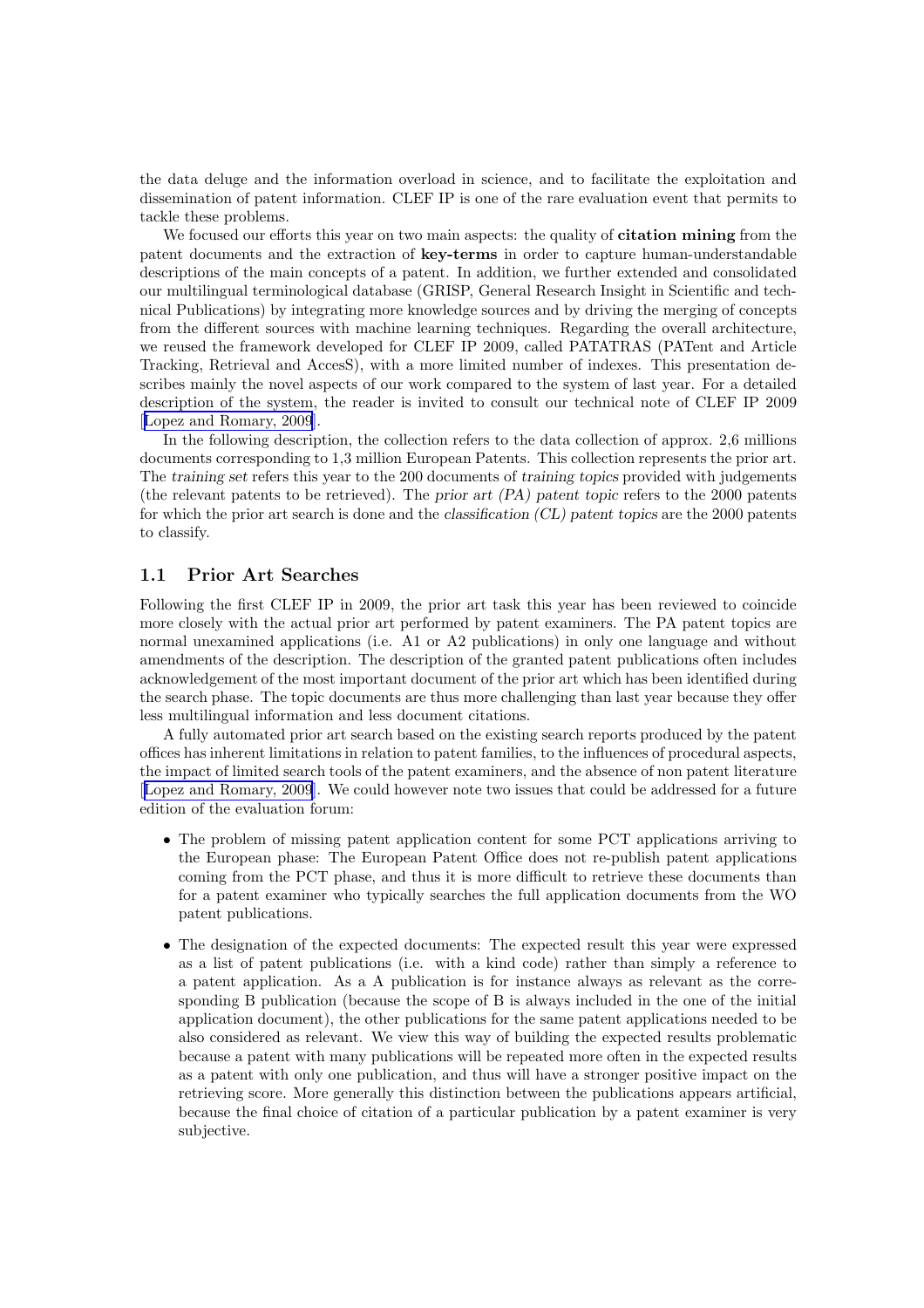<span id="page-3-0"></span>We would like to thank the organizers for the progress toward a realistic prior art task which is remarkable and very beneficial for the participants. The developed systems could already be profitable to the actual search work of thousand of patent examiners and patent information specialists. This evaluation framework has also started to offer a sound basis for analyzing experimentally the impact of particular techniques on patent collections.

## 1.2 Automatic classification

CLEF IP this year introduced an automatic classification task. A set of 2 000 patent documents should be classified under one or several IPC subclasses (i.e. the four first characters of the IPC classification). The number of IPC sub-classes is approx. 600. This classification task corresponds to what is usually called the pre-classification [[Krier and Zacc, 2002](#page-10-0)], where a patent application is routed to the appropriate a general level technical domain for being processed by the technically competent examiners. The classification is significantly more challenging as the complete IPC classification contains more than 60.000 subdivisions.

# 2 Advanced citation mining

### 2.1 The visible citation network

We observed last year a very strong impact of the interrelated cited patents on retrieval results. Citation relations between patents through time are manifestations of technological improvements and evolutions. These relations could be exploited for connecting a new patent application to a potentially relevant subset of the patent collection. The first kind of citations are the citations present in the search reports established by the patent examiners. This information are immediately exploitable because fully specified in the MAREC format (i.e. the XML format for the patent documents used in CLEF IP). Table 1 presents an overview of these citations available in the search reports.

Only the subset of the citations (EP) corresponds to documents present in the collection. It is possible from a citation to a non European patent to obtain the possible European version using patent family information. A patent family gathers all the different version of a patent application among the different geographical areas. The EPO proposes as web service (Open Patent Service, OPS) the access to the INPADOC database which permits to retrieve the possible European application of a given patent family given a non-European patent number. This service is however slow and limited by a fair use agreement. While it cannot be envisaged for a large number of patent references as present in the collection, we carried out a family look up for the patent topic set.

| Source                 | Authority |               |
|------------------------|-----------|---------------|
| Search Report          | all       | 4 198 873     |
|                        | FP        | 898 206       |
| Description            | all       | 6 257 511     |
|                        | F.P       | 890 754       |
| $Description + Family$ | ЕP        | not processed |

Table 1: Overview of citation relations in the patent collection.

#### 2.2 Increasing the citation density

A scientific and technical work is often a contribution to previous existing works. Acknowledging and referring to previous realization and documents is therefore an inherent characteristic of any scientific and technical documents, including patent documents, which appears important to address. Following EPO's statistics, independently from the first kind of citation present in the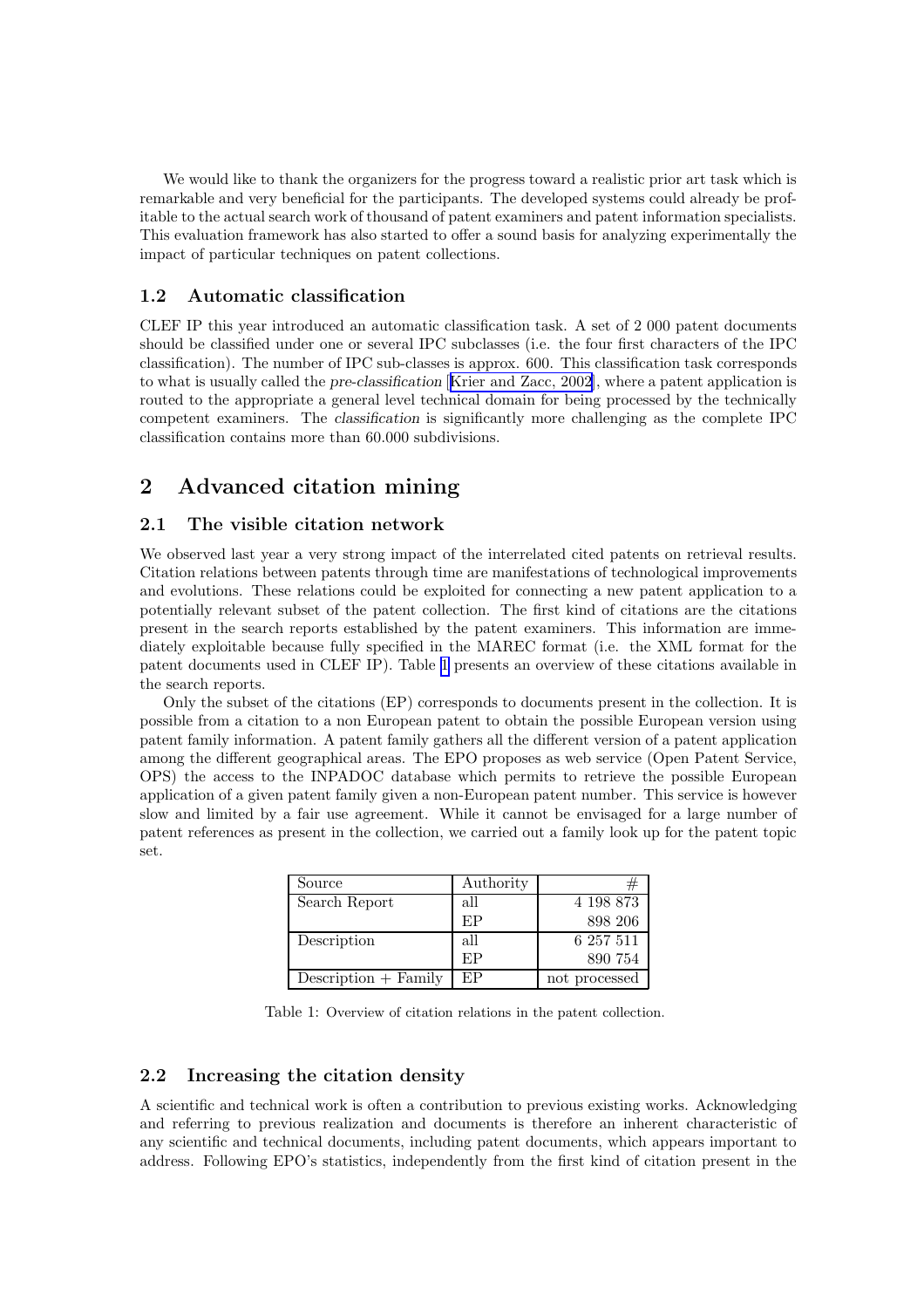search report, the description body of patent application contains in average 9 citations from the initiative of the applicant, 7,5 references to other patents and 1,5 references to non patent literature. These citations correspond to the applicant's view of the state of the art and is a legal constraint (Rule 27(b) of the EPC, European Patent Convention). It is thus important for a patent examiner to evaluate these documents and possibly to cite some of these documents in the search report.

A patent document can contain several hundred of such references, while the number of citations in the search report is rarely more than ten. Extracting accurately these references can provide useful information for starting a search and understanding the key aspects of an application. The difficulty of this extraction task is a strong variability of contexts and patterns. Last year, we used a basic set of regular expressions for extracting patent citations in patent text bodies. The regular expressions were created based on a set of approx. 50 patterns of patent citations. Some analysis showed that we were missing at least 40% of the citations and that more advanced techniques were necessary.



Figure 1: Example of patent reference extraction, parsing, consolidation and family lookup.

The new patent reference extraction module performs the following processing steps, as illustrated by Figure 1:

- 1. Identification of reference strings: The text body is first extracted from the patent document. The patent reference blocks are first indentified in the text body by a specific Linear-Chain CRF model.
- 2. Parsing and normalization of the extracted reference strings: The reference text is then parsed and normalized in order to obtain a set of bibliographical attributes. References to patent are parsed and normalized in one step by a Finite State Transducer (FST) which will identify (i) if the patent is referred to as a patent application or a patent publication, (ii) a country code, (iii) a number and (iv) a kind code.
- 3. Consolidation with online bibliographical services: Different online bibliograhical services are then accessed to validate and to enrich the identified reference. For patent references, we use OPS (Open Patent Service<sup>1</sup>), a web service provided by the EPO for accessing the Espacenet patent databases. This step permits for instance to retrieve the patent numbers from a reference to a patent application number.

<sup>1</sup>http://ops.espacenet.com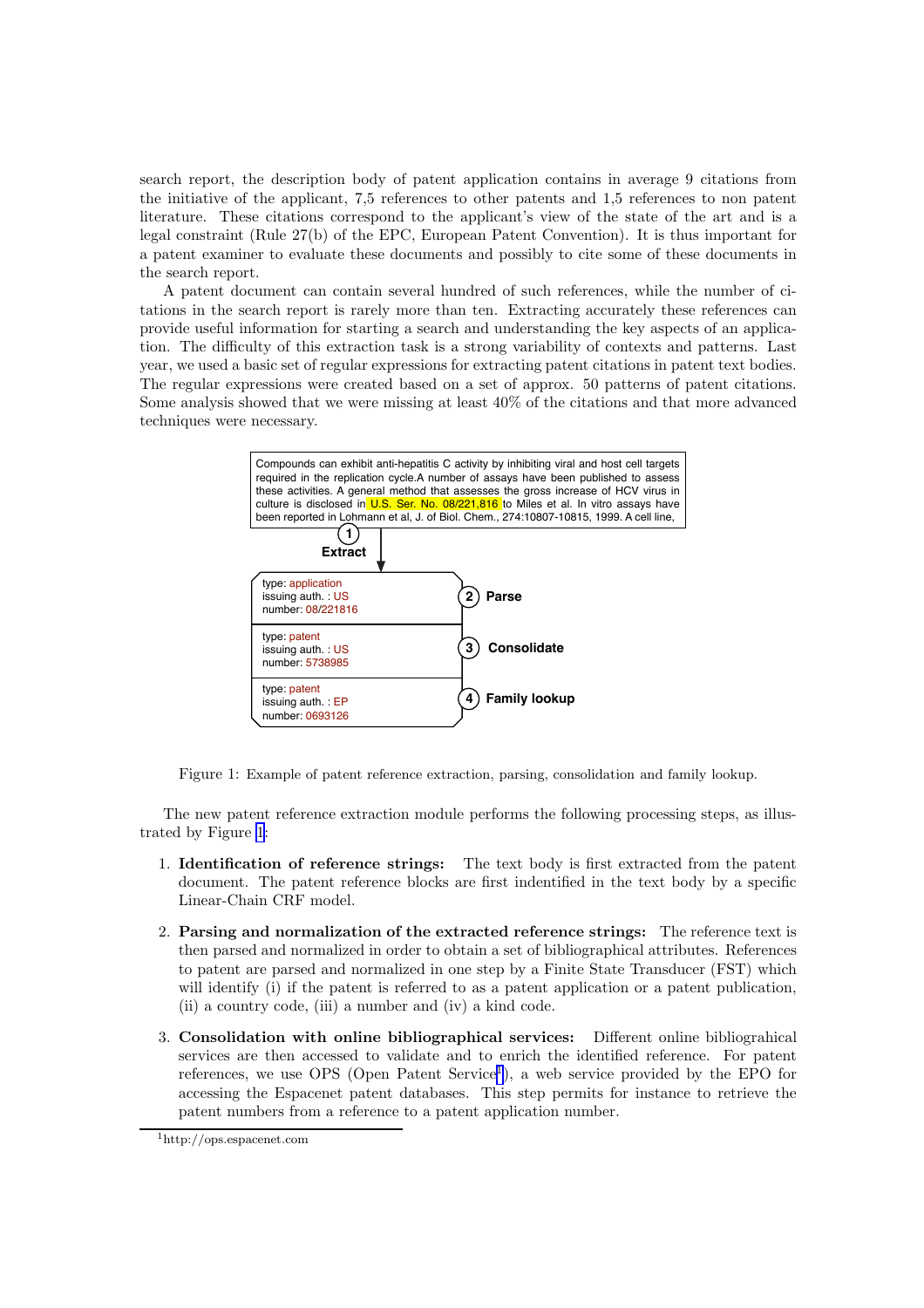4. Family lookup: For the citations extracted from the patent topics, in case the citation is a non-European patent, we access OPS for patent family information and try to identify the corresponding European patent.

The CRF model has been trained based on 200 patent documents corresponding to approximatively 2 000 patent citations. In[[Lopez, 2010\]](#page-11-0), we evaluated the f-score of the extraction of patent reference blocks at 0.9540 based on a manually annotated corpus of patents from different sources, while the previous state of the art was around 0.75. In 97.2%, we were then able to parse correctly the citation block and identify the correct patent attributes.

The tool is also able to extract non-patent literature references with a specific CRF model, to parse the extracted reference for identifying a set of 12 bibliographical attributes (author, title, journal, date, etc.) and to consolidate the result with an access to Crossref. Although potentially very relevant to the Prior Art task, in particular in certain technical domains such as bio-technologies, computer and chemistry, this functionality has, however, not been used in the present work because of time and processing power constraints.

The result of these extraction are presented on Table [1](#page-3-0) for the collection and on Table 2 for the set of topic patens.

| Source                 | Authority |         |
|------------------------|-----------|---------|
| Search Report          | all       |         |
|                        | FP        |         |
| Description            | all       | 18876   |
|                        | EP        | 2 9 4 6 |
| $Description + Family$ | EP        | 7 706   |

Table 2: Overview of citation relations in the set of topic patents.

# 3 Key-term extraction of patent documents

## 3.1 Approach

Key terms (or keyphrases or keywords) provide general information about the content of a document. Key-terms constitute good topic descriptions of documents which can be used in particular for information retrieval, automatic document clustering and classification. Among the extracted terms for a given scientific document in a given collection, which key terms best characterize this document?

Our work is based on the system realized for Semeval 2010, task 5 Automatic Keyphrase Extraction from Scientific Articles [[Lopez and Romary, 2010b\]](#page-11-0). Candidate phrases up to 5-grams are extracted from the textual content of the document. Phrases beginning or ending by a stopword are discarded. The ability of a candidate phrase to be considered as a key-term is estimated in a supervised manner by a bagged decision tree based on the key-terms selected by the authors and the readers of the training documents. The advantage of using examples annotated by the authors and the readers for selecting the key-terms is that the resulting extracted topic description will still be comprehensible for a human. The machine learning algorithm use three set of features:

- a first set of structural features characterizing the position of a term with respect to the document structure for each candidate: present in the title, in the abstract, in the introduction, in at least one section titles, in the conclusion, etc. the relative position of the candidate phrase in the document is also used,
- a second set of content features which tries to captures distributional properties of a term relatively to the overall textual content of the document where the term appears or the collection. For this we use a set of metrics: Generalized Dice Coeficient (GDC) as introduced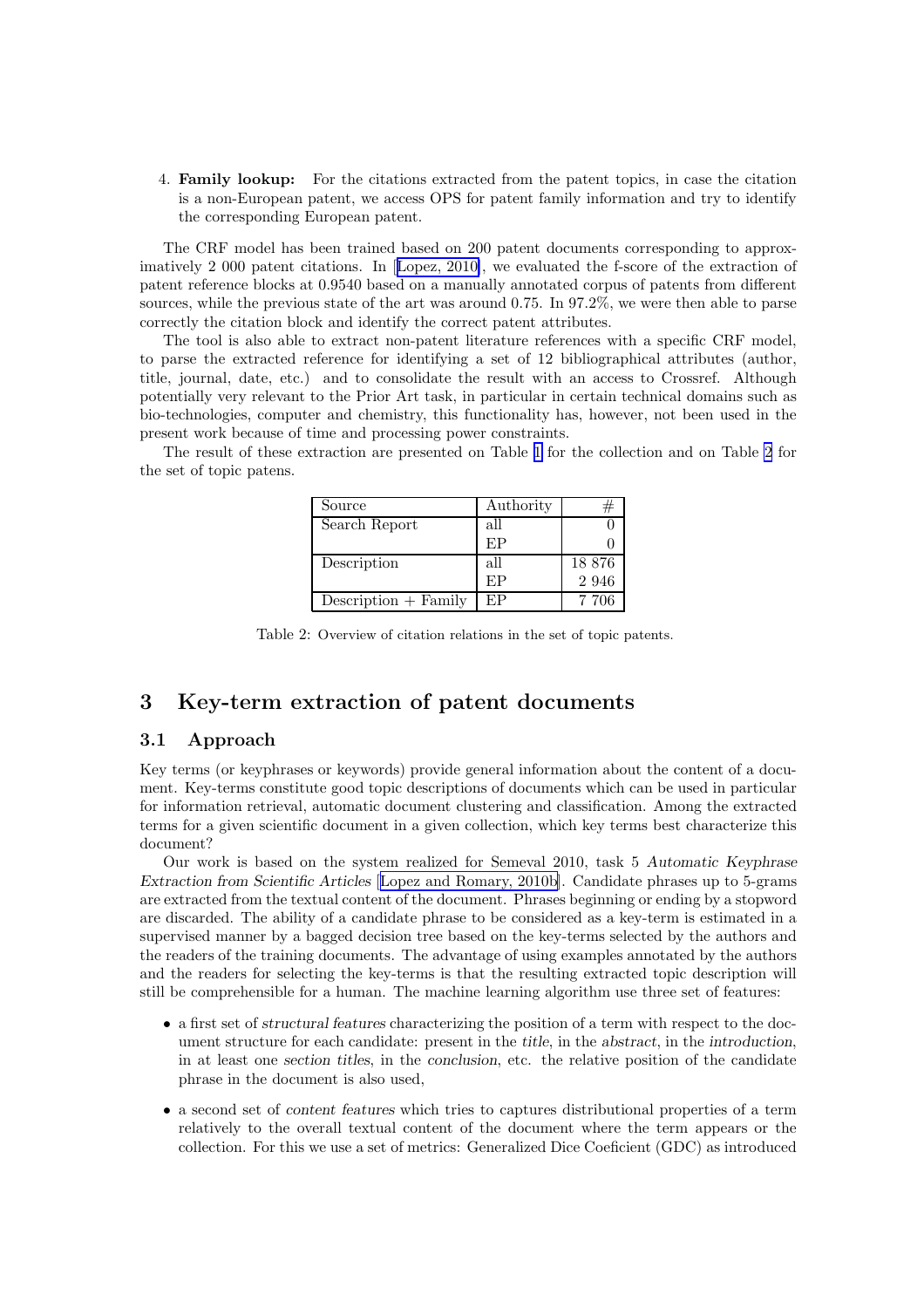by[[Park et al., 2002\]](#page-11-0), TF-IDF and the frequency of the candidate phrase to be selected as key-term in the global corpus.

• finally, a set of Lexical/Semantic features which are produced exploiting our multilingual terminological database GRISP and Wikipedia were introduced.

We further applied a post-ranking based on the statistics observed on  $HAL<sup>2</sup>$  research archive. HAL contains approx. 139,000 full texts articles described by a rich set of metadata, often including author's keywords. In Semeval 2010, we achieved a f-score of 27.5 for top the 15 key-terms. This level of performance must be considered knowing that the expected key-terms used for the evaluation were a relatively small and subjective selection by the authors and the readers.

The features have been adapted from this initial implementation for scientific articles to patent publications. The structure features were changed by using the available structural tag of the MAREC XML format. The TF-IDF were computed on the whole patent collection. Finally a set of 120 patent documents with annotated keywords have been used to retrain the bagged decision tree.

## 3.2 Extraction results

Table 3 give an example of the key-term extraction for the patent publication EP0381288A1. The score associated to a phrase evaluates to which extend the phrase can be viewed as a key-term for the document. We can see that this extraction corresponds at the same time to a topic modeling of the document, to a human-understandable summary of the key content of the document close to usual keywords attributed to a scientific and technical article, but also can be viewed as synthetic queries for which the documents itself is relevant.

| word index                | 0.298805  | structural ambiguity               | 0.0611575 |
|---------------------------|-----------|------------------------------------|-----------|
| syntactic interpretations | 0.226326  | word-specific ambiguity            | 0.0611575 |
| governor                  | 0.21987   | interpretation index               | 0.060762  |
| parsing process           | 0.193613  | parsing analyses                   | 0.0565435 |
| word sequence             | 0.192174  | representing the rank              | 0.0550731 |
| choice point              | 0.173721  | multiple syntactic interpretations | 0.0525496 |
| intermediate nodes        | 0.1588    | natural language word              | 0.0520414 |
| tree structures           | 0.152594  | syntactic relation                 | 0.0501529 |
| multiple analyses         | 0.152235  | tree                               | 0.0494087 |
| index                     | 0.149352  | interpretation                     | 0.0492798 |
| syntactic network         | 0.147376  | word in the sequence               | 0.0492702 |
| maximum phrases           | 0.143614  | phrases                            | 0.0488179 |
| dependency grammar        | 0.142967  | dependency                         | 0.0470071 |
| top node                  | 0.131585  | parsing algorithm                  | 0.0467525 |
| consistency check         | 0.129689  | words of the sequence              | 0.0460244 |
| word                      | 0.126933  | analyses                           | 0.0428058 |
| language word             | 0.125774  | sentence                           | 0.0417408 |
| grammar                   | 0.122467  | programming language               | 0.0415976 |
| parser                    | 0.11987   | natural language                   | 0.0403096 |
| syntactic                 | 0.0943424 | multiple syntactic                 | 0.0394109 |
| parsing                   | 0.0787452 | dependent                          | 0.0384868 |
| pointer node              | 0.0656035 | choice                             | 0.038086  |
| unambiguously coding      | 0.0645593 | ambiguity                          | 0.0371675 |

Table 3: Example of key-term extraction for document EP0381288A1.

This processing scaled well the whole collection of documents since the extraction took on a low-end hardware in average 0.7 second per patent application.

<sup>&</sup>lt;sup>2</sup>HAL (Hyper Article en Ligne) is the French Institutional repository for research publications: http://hal.archives-ouvertes.fr/index.php?langue=en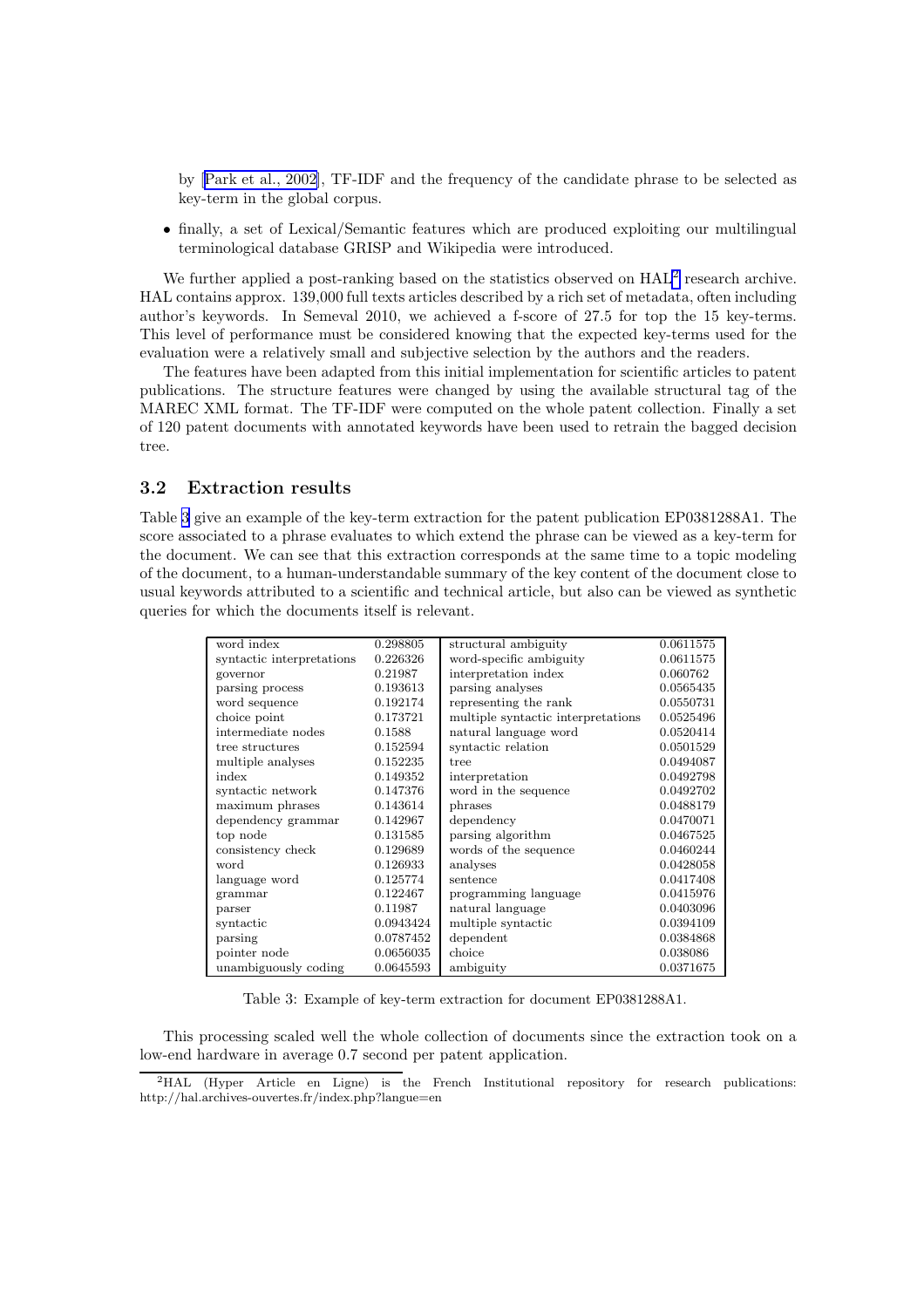# 4 Extension of GRISP

GRISP (General Research Insight in Scientific and technical Publications) is a multilingual terminological database based on the principles of ISO 16642 (TMF – Terminological Markup Framework) [\[Romary, 2001\]](#page-11-0), a generic onomasiological (concept to word) model. This conceptual framework facilitates the combination of heterogeneous specialist resources and in different languages. [[Lopez and Romary, 2010a\]](#page-11-0) presents the overall framework, the different technical and scientific resources which have been combined and the usage of a machine learning approach for deciding when to merge two concepts coming from different resources in a single, enriched concept.

As compared to GRISP used in 2009,  $\mathbf{CheBI}^3$  has been integrated. ChEBI is a freely available dictionary of molecular entities developed at the European Bioinformatics Institute [[Degtyarenko and al., 2008\]](#page-10-0). ChEBI is a valuable source of chemical vocabulary with approx. 42.000 concepts, 97.000 terms, 28.000 semantic relations and multilingual terms in 5 languages. In addition, we update the partial Wikipedia resources with the latest 2010 XML dumps.

# 5 Overall Description of the Prior Art System

## 5.1 System architecture

Figure 2 gives an overview of the realized system. The system is close to the system realized for CLEF IP 2009, but with a limited number number of retrieval models and a redefined phrase retrieval model based on the extracted key-terms resulting from the preprocessing of the whole collection and the topic patents.



Figure 2: System architecture overview of PATATRAS millésime "CLEF IP 2010" for query processing. The arrow represents the main data flow from the patent topic to the final set of ranked results.

<sup>3</sup>http://www.ebi.ac.uk/chebi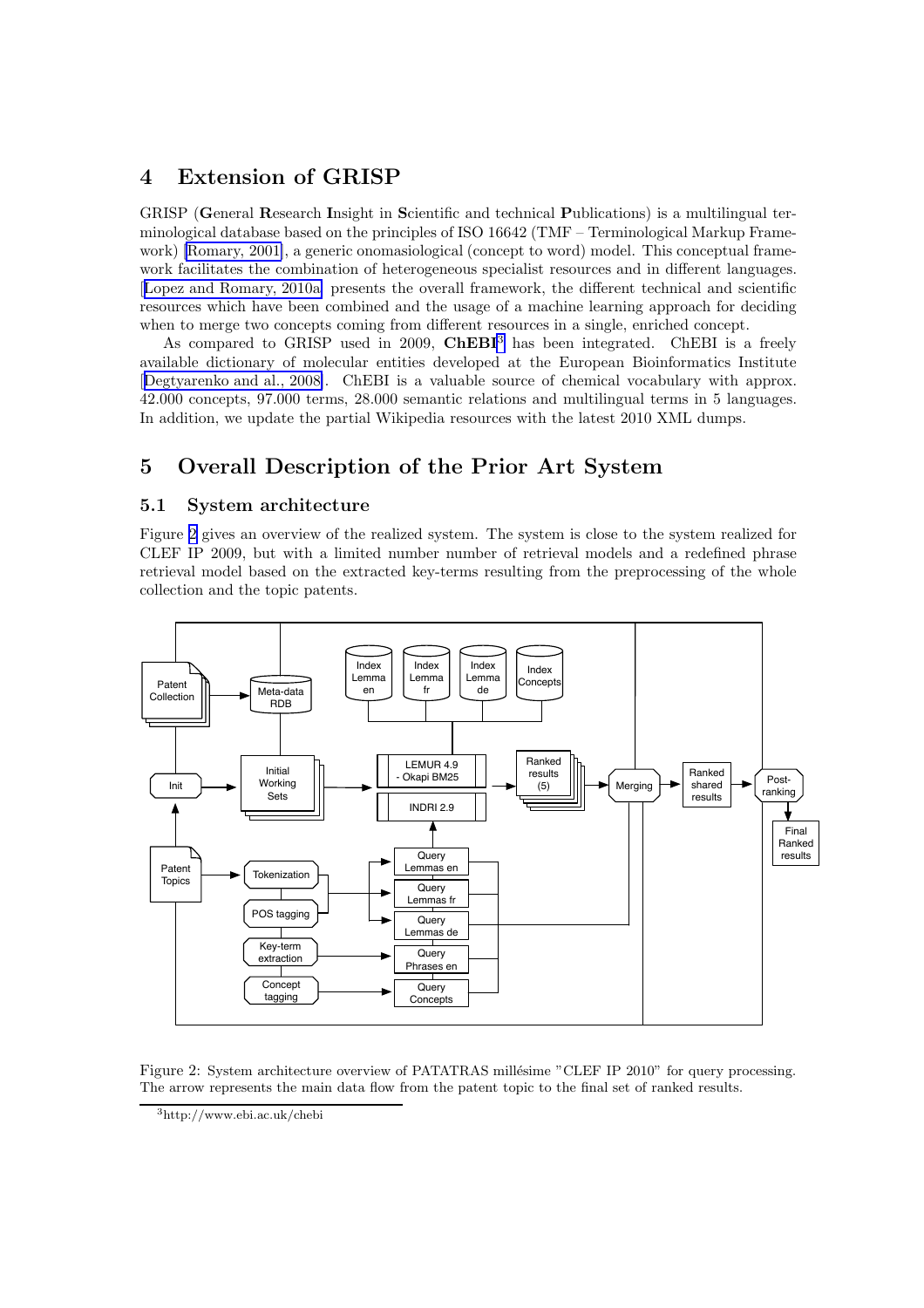#### 5.2 Document preprocessing

The document preprocessing is similar as the previous year with two differences: the addition of the new citation mining processing and the extraction of key-terms as explained in section 2 and 3, and no systematic extraction of all phrases. The preprocessing result in particular in a database storing all metadata of the collection, including the new extracted citations and the key-terms. A few metadata fields were normalized: inventor and applicant names, similarly as last year, and a particular effort was made this year on cleaning and normalization of IPC and ECLA classes.

The concept tagging based on the controlled terminology of GRISP is similar as last year. The concept disambiguation was still realized on the basis of the ECLA classes (or by default the IPC classes) of the processed patent.

#### 5.3 Indexes

The four following indexes were build using the Lemur toolkit [\[lem, 2001-2010\]](#page-10-0) (version 4.9):

- For each of the three language (English, French, German), we built a full index at the lemma level.
- A crosslingual concept index was built using the list of concepts identified in the textual material for all three languages.

Similarly as last year, we do not index the collection document by document, but considered a "meta-document" corresponding to all the publications related to a patent application.

#### 5.4 Retrieval models

We used the two following well known retrieval models:

- Okapi weighting function BM25  $(K1 = 1.5, b = 1.5, K3 = 3)$ .
- Indri

Although KL-Divergence with Jelinek-Mercer smoothing ( $\lambda = 0.4$ ) was the best performing retrieval model last year, it is also the most time and resource consuming retrieval algorithm. As our development timeframe was this year relatively limited, we did not submit runs including the result of this retrieval model.

The two models have been used with each of the previous four indexes, resulting in the production of 5 lists of retrieval results for each topic patent. Similarly as last year, the queries for lemma and concept representations were build based on all the available textual data of a topic patent.

There are many possibilities for exploiting a topic representation based on key-term extraction. For instance, in the context of language model information retrieval, [\[Zhou et al., 2007](#page-11-0)] uses a set of extracted keyphrases for building a topic signature language model used for a semantic smoothing method. We applied in this work a much simpler approach which can be viewed as a baseline. We used the Indri retrieval model applied to the English lemma index and built queries mixing phrases and single word terms. Due to the limit of the numbers of phrases in a query which could be processed in a reasonable time, we limit the number of multi-word key-term to a constant N, and then add the rest of phrases as individual words. For instance, for a list of  $n$  key-terms  $(t_p, s_p)$  where  $s_p$  is the score associated to the term  $t_p$ , having a term formed by multiple words  $w, t_p = (w_{pi})_i$ , we build the query as follow:

#weight( $s_0$  #1( $t_0$ )  $s_1$  #1( $t_1$ ) ...  $s_N$  #1( $t_N$ ) ...  $s_p$   $w_{pi}$  ...  $s_n$   $w_{ni}$ )

In our work, we limited the number N of phrases present in the Indri query to 4. Following this construction, an Indri query takes approximatively 15 second to be processed.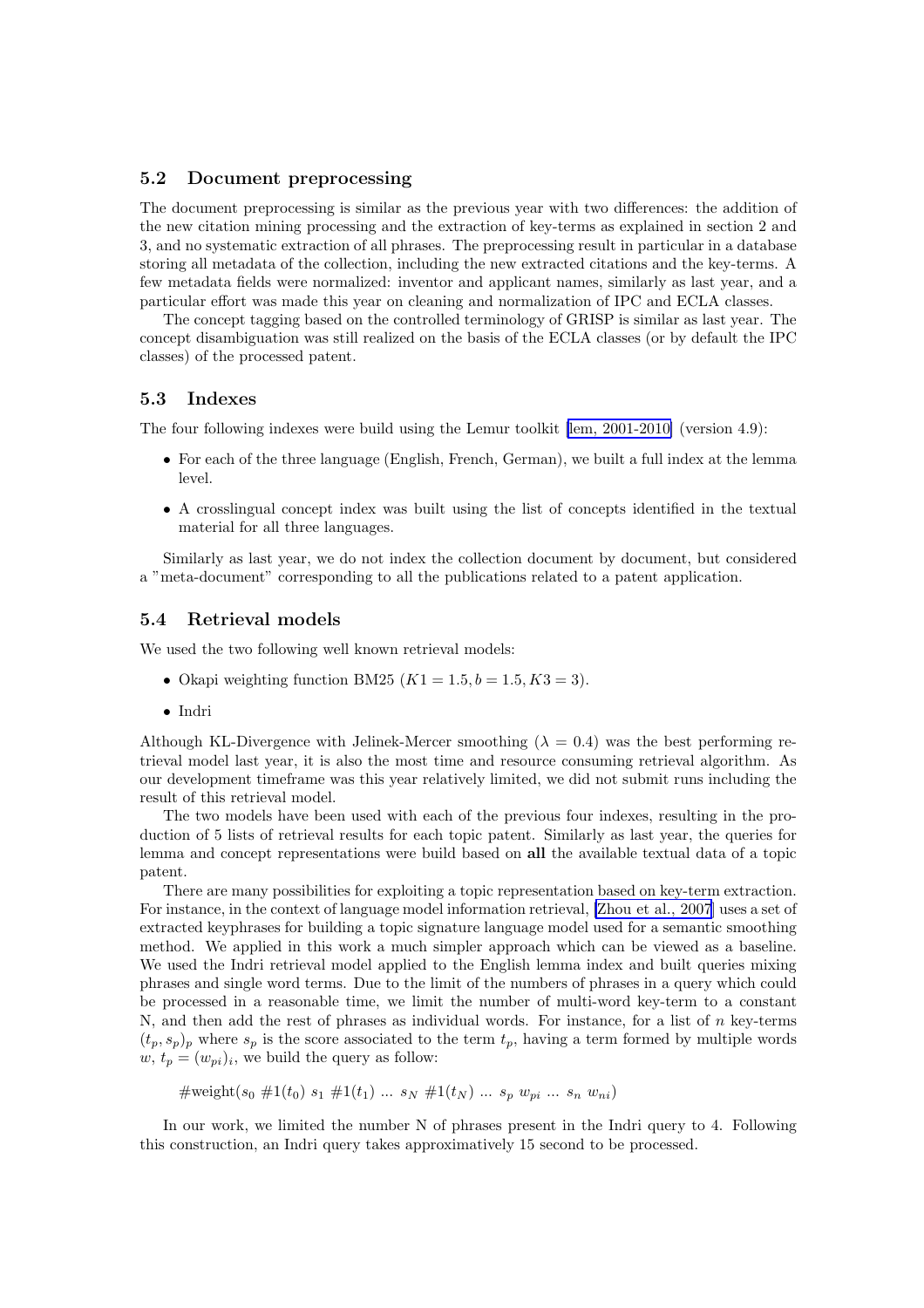<span id="page-9-0"></span>The baseline results of the different indexes and retrieval models are presented in Table 4, column (1). Given that this year the patent topic contains text content in only one language (the main language of application), the results presented in this table are restricted to the set of topics having text in this language, i.e. only 134 queries for French, 519 for German and 1 959 for English over the total of 2 000 patent topics. This restriction explains the high MAP results for French and German indexes.

| Model       | Index   | Language |        | $\overline{2}$ |
|-------------|---------|----------|--------|----------------|
| <b>BM25</b> | lemma   | en       | 0.0842 | 0.1628         |
| BM25        | lemma   | fr       | 0.124  | 0.2185         |
| <b>BM25</b> | lemma   | de       | 0.1081 | 0.1869         |
| Indri       | phrase  | en       | 0.0758 | 0.1597         |
| BM25        | concept | all      | 0.0655 | 0.1529         |
| KL          | lemma.  | en       | 0.0911 | 0.171          |
| KL          | lemma.  | fr       | 0.1309 | 0.2244         |
| KL          | lemma   | de       | 0.1085 | 0.1887         |

Table 4: MAP results of the retrieval models, Prior Art task. (1) Base MAP, Normal set (2 000 queries) (2) Map with initial working sets, normal set (2 000 queries). The results for a language dependent index are produced only for the patent topics having text in this language. The results for KL were not part of the submitted runs, they have been produced while preparing this technical note and are reported here for information.

The initial working sets have been created via an iterative process similarly as last year, exploiting cited documents and the whole range of available metadata. The process could take benefit this time from a larger number of citations extracted from the description to seed the sets. Using these working sets reduce the search space while containing approx. 75% of the expected documents. As one can see on Table 4, column (2), the initial working sets provide a significant improvements in term of retrieval precision which is superior to the one observed last year. The working sets remain, however, slow to build, are based on manual and intuitive rules and appear difficult to improve in term of recall. We plan to replace the current algorithm by a machine learning approach which could drive the process of selecting interesting patent documents in a monotonic process rather than iteratively.

## 5.5 Merging of results

The merging of the five result sets was realized as last year with a SVM model using a set of 4 631 training patents. We did not exploit the additional topic set of last year (10 000) and did not rebuild a specific model this year due to lack of time. As a result, the combination was not as effective as last year, but has still provided an improvement over the individual result sets.

#### 5.6 Post-ranking and final results

We re-use the same final re-ranking model as build for CLEF IP 2009. This re-ranking permits in particular to boost the score of the patents initially cited in the description of the topic patent and the ECLA classes, resulting in a significant improvement. The regression model was trained using the set of 4 631 training patents which were compiled for CLEF IP 2009.

| Measures    | small  | large  |
|-------------|--------|--------|
| MAP         | 0.2731 | 0.2645 |
| Prec. at 5  | 0.4244 | 0.4209 |
| Prec. at 10 | 0.3625 | 0.3482 |

Table 5: Evaluation of official runs for the small (400 topic patents) and large (2 000 topic patents) topic sets.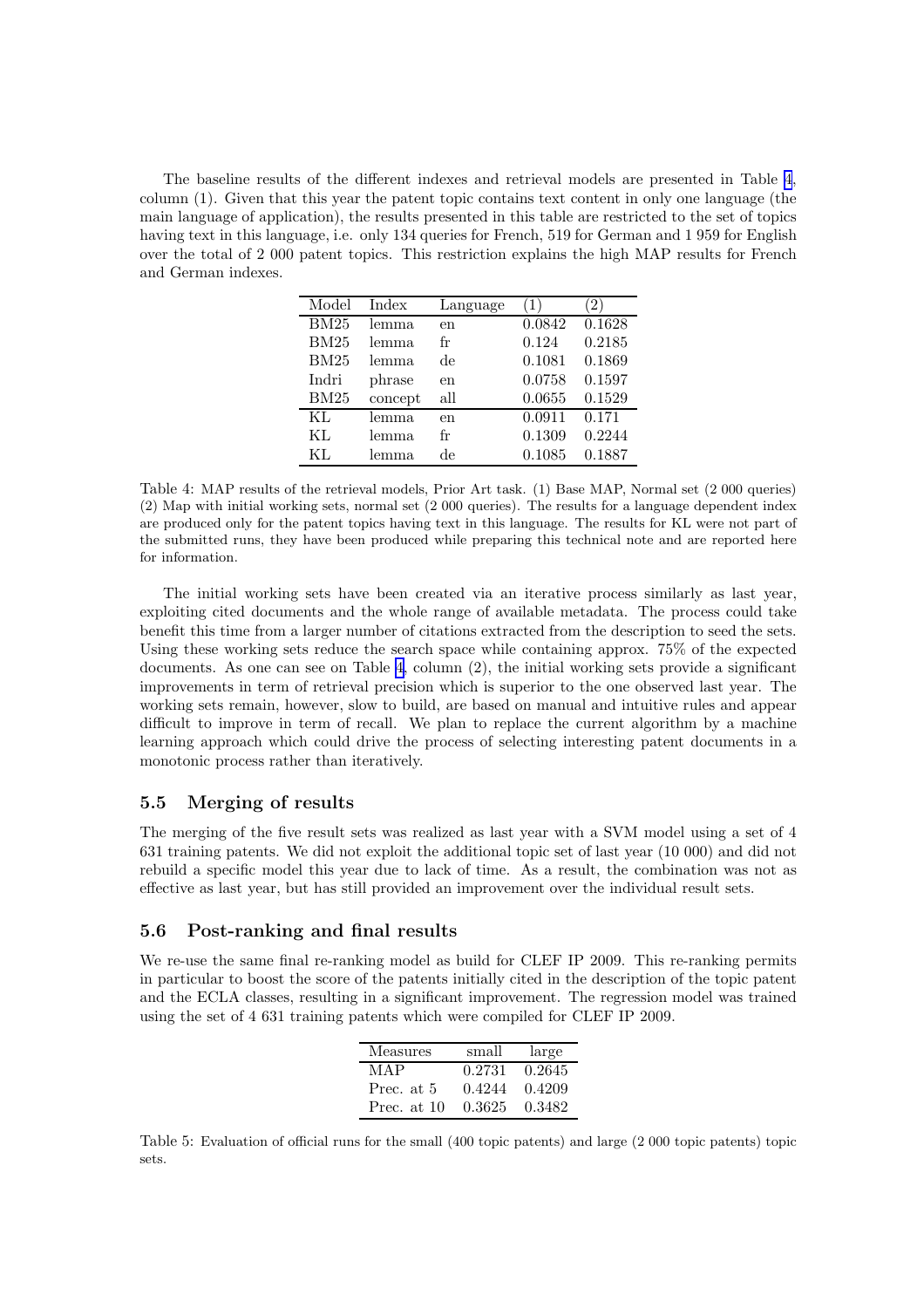<span id="page-10-0"></span>The final results are presented on Table [5,](#page-9-0) and shows comparable accuracy as last year. Given that the prior art task of this year was more challenging as the topic patents were real application documents, and given that we reduced the number of retrieval model and not updated our regression models for result merging and re-ranking, this result shows the positive impact of a high quality extraction of applicant's citations in the patent descriptions and the potential of key-term extraction.

# 6 Automatic Classification task

As we started to prepare the classification task very late, we could not experiment any algorithms requiring a training on the document collection. We thus opted for an instance-based approach, and more particularly for a KNN algorithm, simply re-using the existing system build for the prior art task. We use the existing prior art search system for providing a list of ranked results for a given patent topic to be classified and the KNN implementation of WEKA[[Witten and Frank, 2005\]](#page-11-0), with  $N = 25$ . Such algorithm could be developed and produced in just a few hours.

| Run            | Metric     | Score  |
|----------------|------------|--------|
| patatras       | MAP        | 0.5083 |
|                | Prec. at 1 | 0.56   |
|                | Prec. at 5 | 0.252  |
| ssft CEC0 run7 | MAP        | 0.7951 |
|                | Prec. at 1 | 0.835  |
|                | Prec. at 5 | 0.3662 |

Table 6: Evaluation of official runs for the classification task with the best system (Simple Shift).

Unfortunately, our system suffered from several implementation errors which make the interpretation of the results difficult. The final results are presented in Table 6 with a comparison with the best run. The difference between the two systems is very important. Even by correcting implementation errors, we consider that an instance-based KNN algorithm is not competitive with state of the art classifiers based on preliminary large scale training, and a fortiori with the advanced system realized by Simple Shift.

## 7 Future Work

We plan to focus our future efforts on the automatic recognition and the exploitation of the structures of patent documents. The main goal is to improve the formulation of the queries and to build more specialized indexing processes. The recognition of entities of special interest such as non patent references and numerical values is a second axis of future work which appears promising in certain technical domains such as biotechnology, chemistry and computer sciences.

## References

- [lem, 2001-2010] 2001-2010. *The Lemur Project*. University of Massachusetts and Carnegie Mellon University.
- [Degtyarenko and al., 2008] Degtyarenko, K. and al., 2008. ChEBI: a database and ontology for chemical entities of biological interest. *Nucleic Acids Res.*, 36:344–350.

[Krier and Zacc, 2002] Krier, M. and F. Zacc, 2002. Automatic categorisation applications at the european patent office. *World patent Information*, 24:187–196.